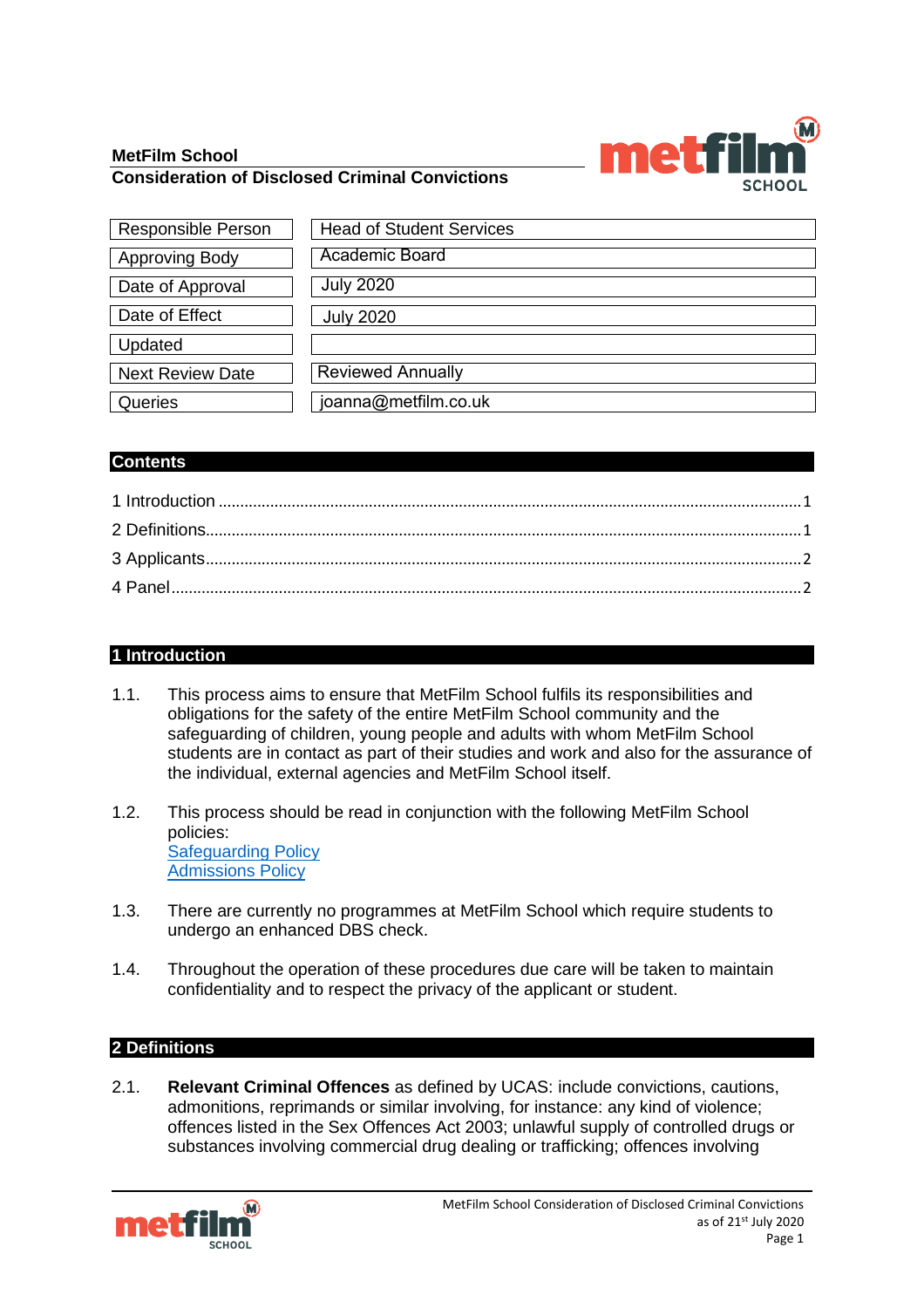firearms; offences involving arson; offences listed in the Terrorism Act 2006. [See](https://www.ucas.com/undergraduate/applying-university/criminal-convictions-what-you-need-know) UCAS guidance for further [information.](https://www.ucas.com/undergraduate/applying-university/criminal-convictions-what-you-need-know) 

- 2.2. **Unspent/ Spent Conviction**: Depending on the nature of the offence, once a rehabilitation period has expired and no further offending has taken place, a conviction may be considered 'spent'. For further guidance see: <https://www.gov.uk/government/collections/dbs-filtering-guidance>
- 2.3. **Protected Offence:** Certain specified old and minor offences are 'protected' and are not subject to disclosure by the DBS and cannot be taken into account. Guidance and criteria on what constitutes 'protected' cautions and convictions can be found on the DBS website.

### <span id="page-1-0"></span>**3 Applicants**

- 3.1. Applicants can disclose any "relevant" criminal convictions that are unspent on the UCAS or direct application form.
- 3.2. Applications are first processed as usual by the Admissions team and where appropriate, to ensure that they meet the entry requirements and other basic expectations for the programme. If they do not, the application is rejected.
- 3.3. If the applicant does meet the basic academic and any other requirements for the programme but a criminal conviction has been declared, then the applicant is asked by MetFilm School to provide written details of any unspent and not 'protected' offence(s), including: dates, the sentence imposed and the name of the court, with a copy of any conviction notices using Disclosure Form C. The applicant may also be asked to give details of their Probation Officer where relevant and to give their consent for the Director or their nominee to contact them in order to obtain information to help with MetFilm School's risk assessment.
- 3.4. Upon receipt of this information, the Director or their nominee will consider the information provided in accordance with MetFilm School's Admissions Policy and will complete an initial "Risk Assessment for the Recruitment of Students with Criminal Convictions" form. The risk assessment covers the nature of risk both in terms of the potential student's studies and, more broadly, as a member of the MetFilm School community. The Director or their nominee will consider whether to offer a place or whether the conviction is of sufficient seriousness to warrant arranging a panel to consider the matter further.
- 3.5. The applicant's application will be put on hold until the conclusion of the risk assessment and / or panel process.

### <span id="page-1-1"></span>**4 Panel**

- 4.1. A panel will normally be arranged to consider the following convictions:
	- $\circ$  Any kind of violence including (but not limited to) threatening behaviour, offences concerning the intention to harm or offences which resulted in actual bodily harm.